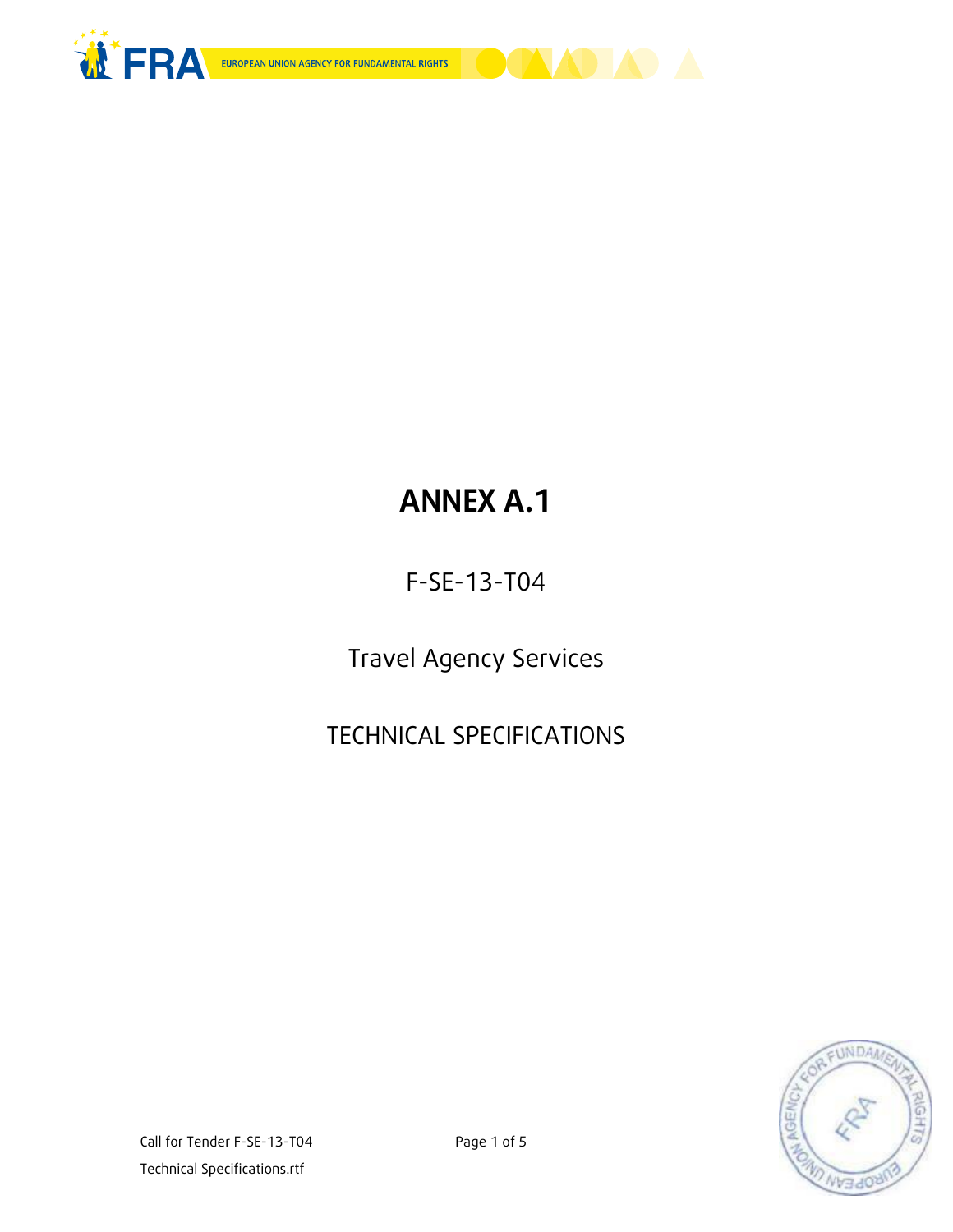

The purpose of these technical specifications is to give instructions and guidance to tenderers about the nature of the offer they will need to submit and to serve as the contractor's terms of reference during project implementation.

The technical specifications will become part of the Contract that may be awarded as a result of this Tender.

# **INTRODUCTION**

The European Union Agency for Fundamental Rights (the "Agency") is a body of the European Union (EU), established through Council Regulation (EC) No 168/2007 of 15 February 2007. It is based in Vienna and is being built on the European Monitoring Centre on Racism and Xenophobia (EUMC). The European Union Agency for Fundamental Rights carries out its tasks independently. It cooperates with other national and international bodies and organisations, in particular with the Council of Europe.

The objective of the Agency is to provide the relevant institutions and authorities of the Union and its Member States, when implementing the Community law, with assistance and expertise relating to fundamental rights in order to support them when they take measures or formulate courses of action within their respective spheres of competence to fully respect fundamental rights. (Article 2 of the Regulation)

The FRA currently employs around 100 staff members from the European Union Member States. Many of the staff members are required to travel for business purposes. In addition, the FRA organises events and meetings where the presence of the Management Board members, the Scientific Committee members and external experts is required.

The European Union Agency for Fundamental Rights requires an experienced travel agency in order to make travel and accommodation arrangements mainly for the Agency's staff members, and exceptionally also for external experts travelling across Europe and beyond.

## **DESCRIPTION OF SERVICES**

## For staff members

Under the framework contract concluded with the successful tenderer(s), the Agency expects to cover the travel expenditure for approximately 100 member staff, while travelling on business trips (i.e. "missions").

For environmental and cost reasons, tickets issued electronically (e-tickets) are to be prioritised: if not possible to issue them, the Travel Agency may use any other means of delivery.

The ticket offer should clearly mention the following:

a. final date of issue (re. price quote),

EUNDAN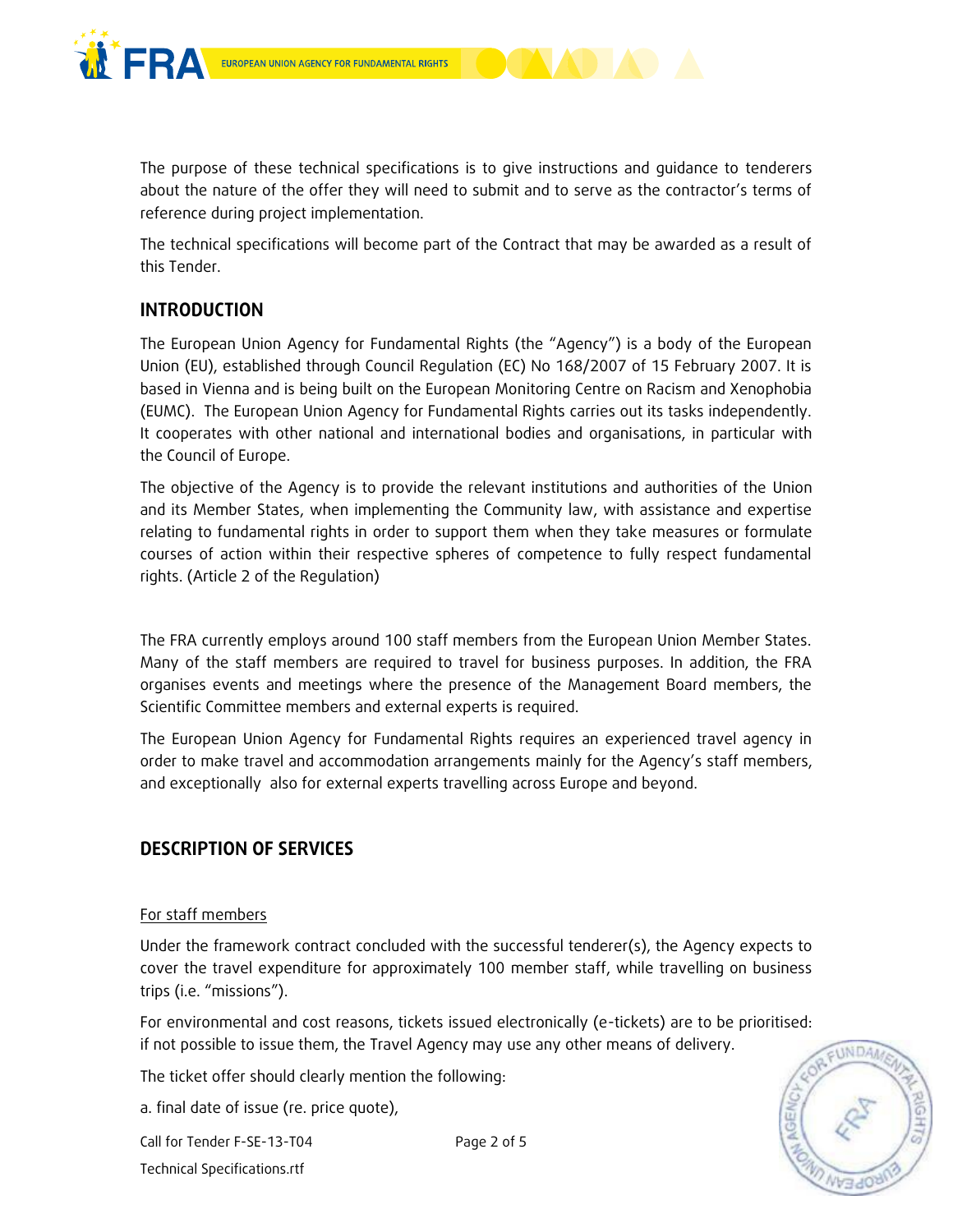

b. itinerary (detailed flight/train/boat hours of departure/arrival),

c. ticket class (economy by default – business class ticket is an exception and could only be issued following prior authorisation by the contracting authority).

The travel tickets will be delivered at the premises of the Agency at the latest 24 hours before the day of departure, or will be made available for collection in paper or electronic form at the nominated airport or other point of departure as agreed. No additional charge should be made for this delivery service.

Any arrangements made for private reasons linked to a mission must be paid by the staff member directly to the Travel Agency at the time of booking.

No costs related to detours made for private reasons shall be invoiced to the Agency or paid by the Agency.

Travel arrangements will be made on the basis of the most convenient trip (shortest schedule possible in terms of the time schedule from departure to destination and vice-versa) at the best possible price to the Agency.

For other the Management Board members, the Scientific Committee members and external experts attending Agency's meetings or events

For events organised by the Agency, requiring the presence of the Management Board members, the Scientific Committee members and external experts, the Agency may submit the details of the event (including date and place and the name and address of each participant) to the Travel Agency or to the external experts themselves, in order that the Travel Agency may make available travel tickets.

The same provisions referred to under "For staff members" will apply.

The Agency will confirm the chosen travel arrangements as quickly as possible in order to allow the Travel Agency to issue the flight/train/boat ticket.

#### Other Services

Accommodation:

If requested to do so, the Travel Agency will arrange for accommodation reservation, within a price range communicated by the Agency, on an ad hoc basis.Convenience (proximity to the mission venue) should also be taken into account. All information shall be provided at the earliest time possible and in any case within (1) one working day from the date of the request.

• Car hiring:

Should the travel by plane, train or boat not be possible, the Agency can request to the Travel Agency to hire cars on its behalf at the best possible conditions.

Providing assistance in obtaining visas:

Where any member of the Agency staff, by reason of nationality requires a visa for a specified journey from Vienna, the Travel Agency shall endeavour and possibly mediate with the appropriate visa-issuing authorities to obtain it before the departure date.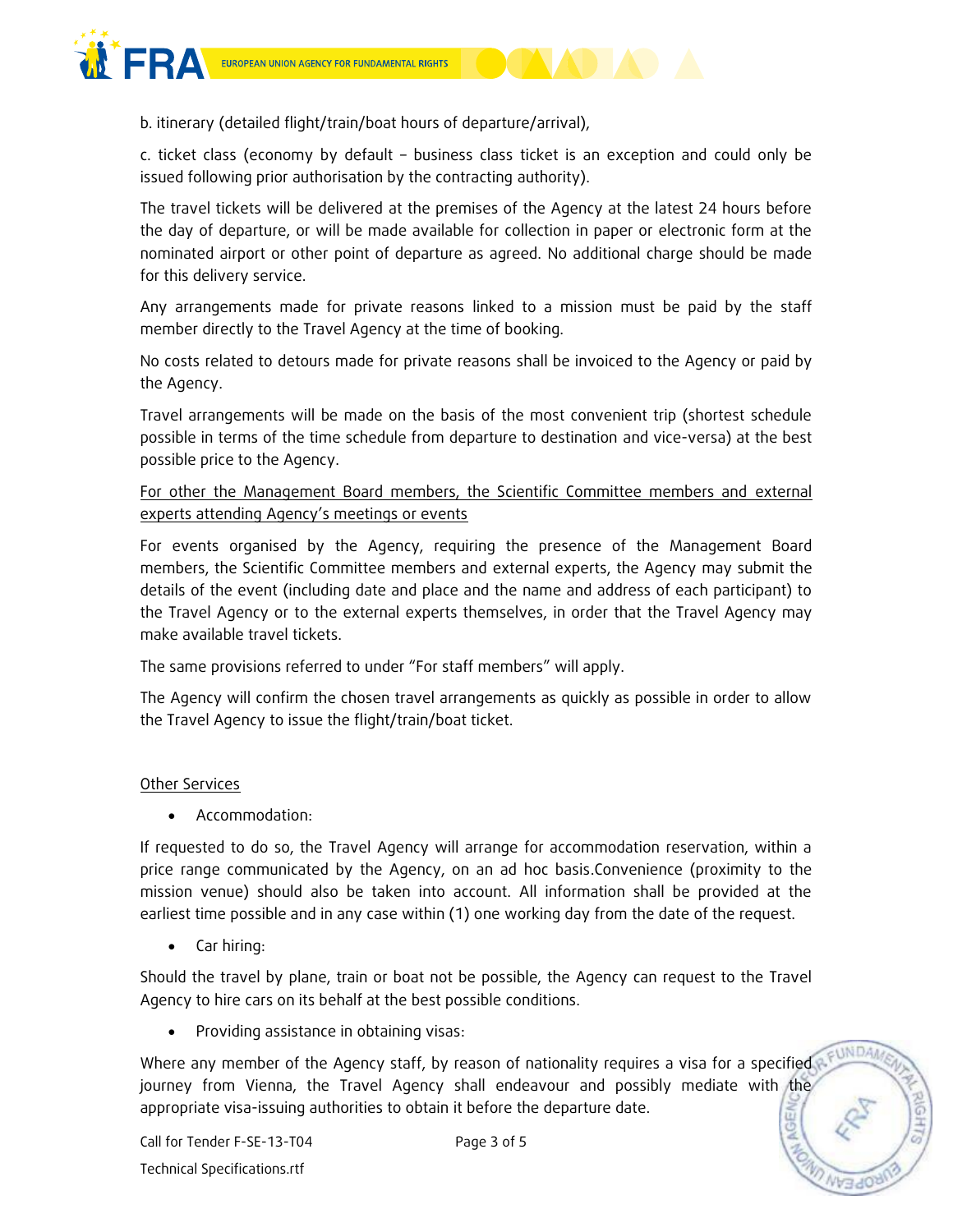

Other services might additionally be provided as requested by the Agency.

#### **OTHER REQUIREMENTS**

The Travel Agency will be requested to provide detailed statistics at the end of each quarter on the services carried out for the Agency. They should include monthly information on ticket purchases by month and by destination, cancellation of tickets, accommodation requests, visas issued by country, etc.

Occasionally, coordination meetings between the Travel Agency and the Agency might be organised should the need arise.

#### **Flexibility of working hours**

The Travel Agency shall be in a position to provide the aforementioned services, including the delivery of tickets and vouchers, during normal working hours (Monday to Friday 9.00 -17.30).

Flexibility during weekends and holiday periods would be appreciated. In particular, a contact for queries arising outside normal working hours or additional services through for example a 24/7 call centre would be desirable.

#### **Cancellation**

In the event of the cancellation or rebooking, staff members must inform the Travel Agency immediately in writing (fax/e-mail).

In the case of cancellation at short notice, the best alternative option to facilitate mission to be realised should be provided. In addition, the Travel Agency will endeavor to minimise any penalties incurred.

Penalties regarding any additional charges attributed to a fault of the Travel Agency will, however, not be paid by the European Union Agency for Fundamental Rights.

The Travel Agency will inform the European Union Agency for Fundamental Rights immediately of changes in the scheduled flights and any significant circumstances that can incur changes in the scheduled flights, e.g. planned strikes, or any new carriers operating which might be of interest of the European Union Agency for Fundamental Rights, as well as any particular discount/offers proposed by carriers.

#### **TRAVEL AGENCY**

High level of professionalism and "client-orientation" is required. The staff proposed shall have a very good working knowledge of English and German. The Travel Agency must provide the direct telephone numbers, fax numbers and e-mail addresses, including the functional mailbox addresses, to the staff member dealing with this contract in the Agency .